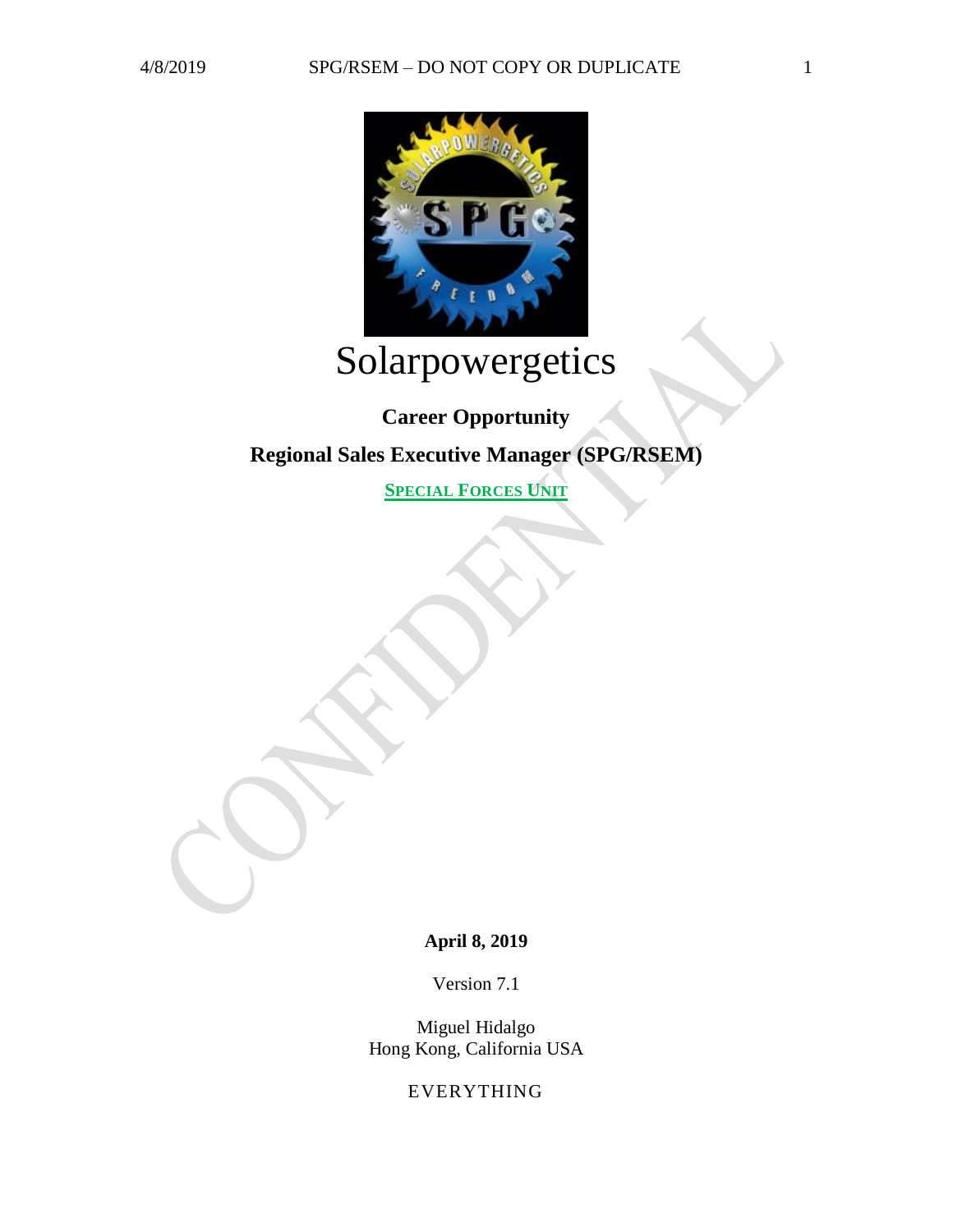## **Contents**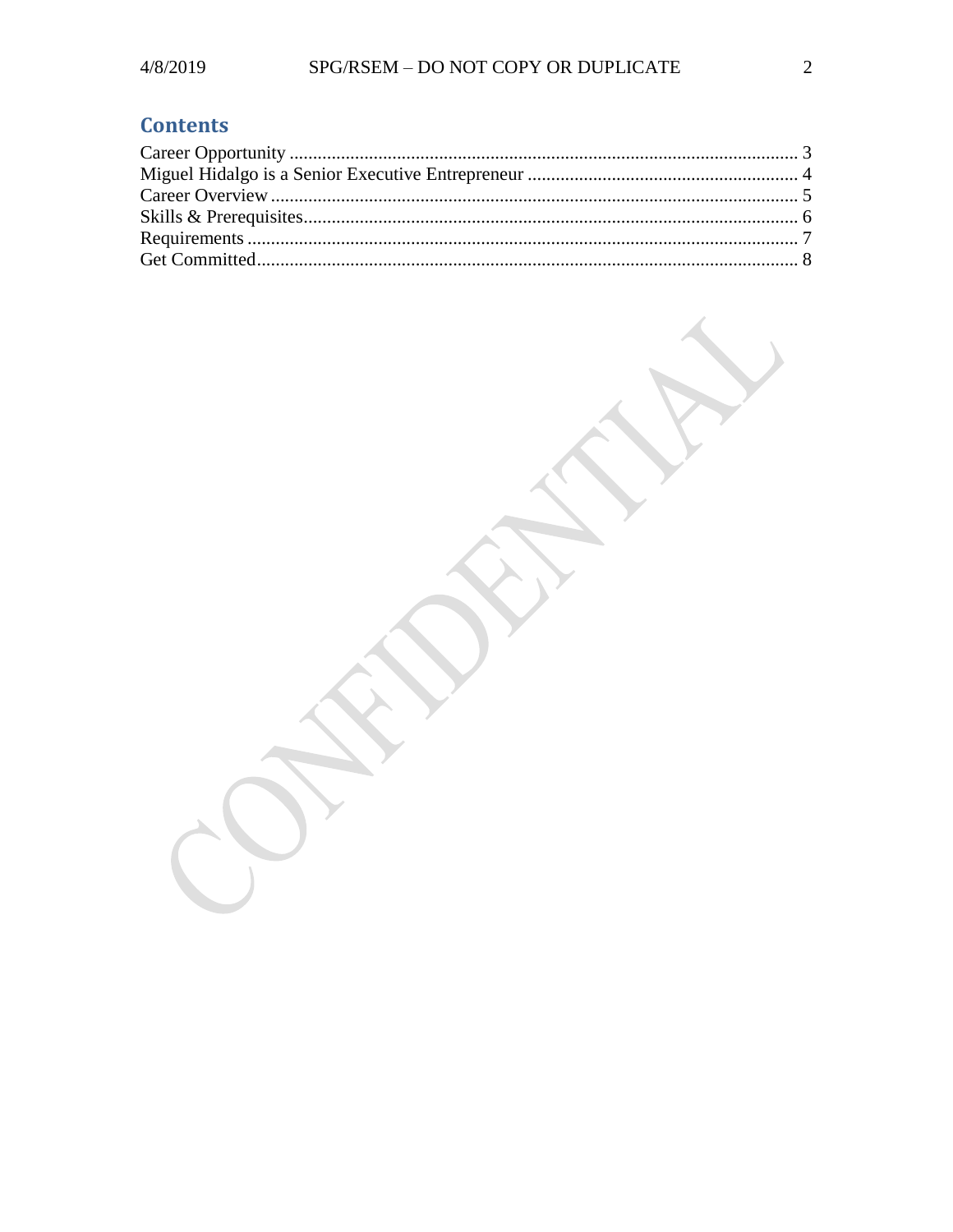## <span id="page-2-0"></span>**Career Opportunity**

| Posted:                     | <b>April 8, 2019</b>                                                                                                                                                                                                                                                                                                                                                                                                                                                                                  |
|-----------------------------|-------------------------------------------------------------------------------------------------------------------------------------------------------------------------------------------------------------------------------------------------------------------------------------------------------------------------------------------------------------------------------------------------------------------------------------------------------------------------------------------------------|
| <b>Position:</b>            | <b>Regional Sales Executive Manager</b>                                                                                                                                                                                                                                                                                                                                                                                                                                                               |
|                             | (SPG/RSEM)                                                                                                                                                                                                                                                                                                                                                                                                                                                                                            |
|                             | <b>Solarpowergetics</b>                                                                                                                                                                                                                                                                                                                                                                                                                                                                               |
| Location:                   |                                                                                                                                                                                                                                                                                                                                                                                                                                                                                                       |
|                             | <b>Hong Kong</b><br>$\circ$<br>La Jolla, USA<br>O<br><b>Paris, FRANCE</b><br>O<br><b>Prague, CZECH REPUBLIC</b><br>$\circ$<br>Dubai, UNITED ARAB EMIRATES<br>O<br><b>Melbourne, AUSTRALIA</b><br>$\circ$<br>Rio de Janeiro, BRAZIL<br>$\circ$                                                                                                                                                                                                                                                         |
| Job Status:                 | <b>Report to Vice President - Sales.</b>                                                                                                                                                                                                                                                                                                                                                                                                                                                              |
|                             | Begin on a Part-Time basis during probation.                                                                                                                                                                                                                                                                                                                                                                                                                                                          |
| Categories:                 | <b>Sales &amp; Marketing. Business Development.</b>                                                                                                                                                                                                                                                                                                                                                                                                                                                   |
| Compensation:               | <b>Commission + expense account during probation. After</b><br>probation, salary based on performance. Comprehensive<br>benefits package. Generous commission and incentive<br>program. Begin as an independent contractor on a part-<br>time basis during probation.                                                                                                                                                                                                                                 |
| <b>Education Required:</b>  | 2-year College degree with a specialty related to this                                                                                                                                                                                                                                                                                                                                                                                                                                                |
| <b>Experience Required:</b> | career opportunity.<br>2-year practical experience at a startup or at your own<br>startup preferred. 2-year practical training and experience<br>in sales at an aggressive growth company. Verifiable<br>sales reports required. Two verifiable references from<br>subordinates to certify your accomplishments. R&D.                                                                                                                                                                                 |
| Skills Required:            | Leadership and strong management skills. Natural ability<br>to create excitement and persuade people to participate<br>at events. First one in, last one out. Coordinate with other<br>divisions especially marketing. Exceptional presentation<br>and communication skills. Global B2B sales. Cold calling.<br><b>Trench Warfare in Sales. Dress for success. Complete a</b><br>rigorous training program which includes physical<br>teambuilding exercises. Fluent in English, written and<br>oral. |
| Time & Travel Requirement:  | 24/7 Travel 50%. Passport required. No travel restrictions<br>or limitations. Remote office is an option.                                                                                                                                                                                                                                                                                                                                                                                             |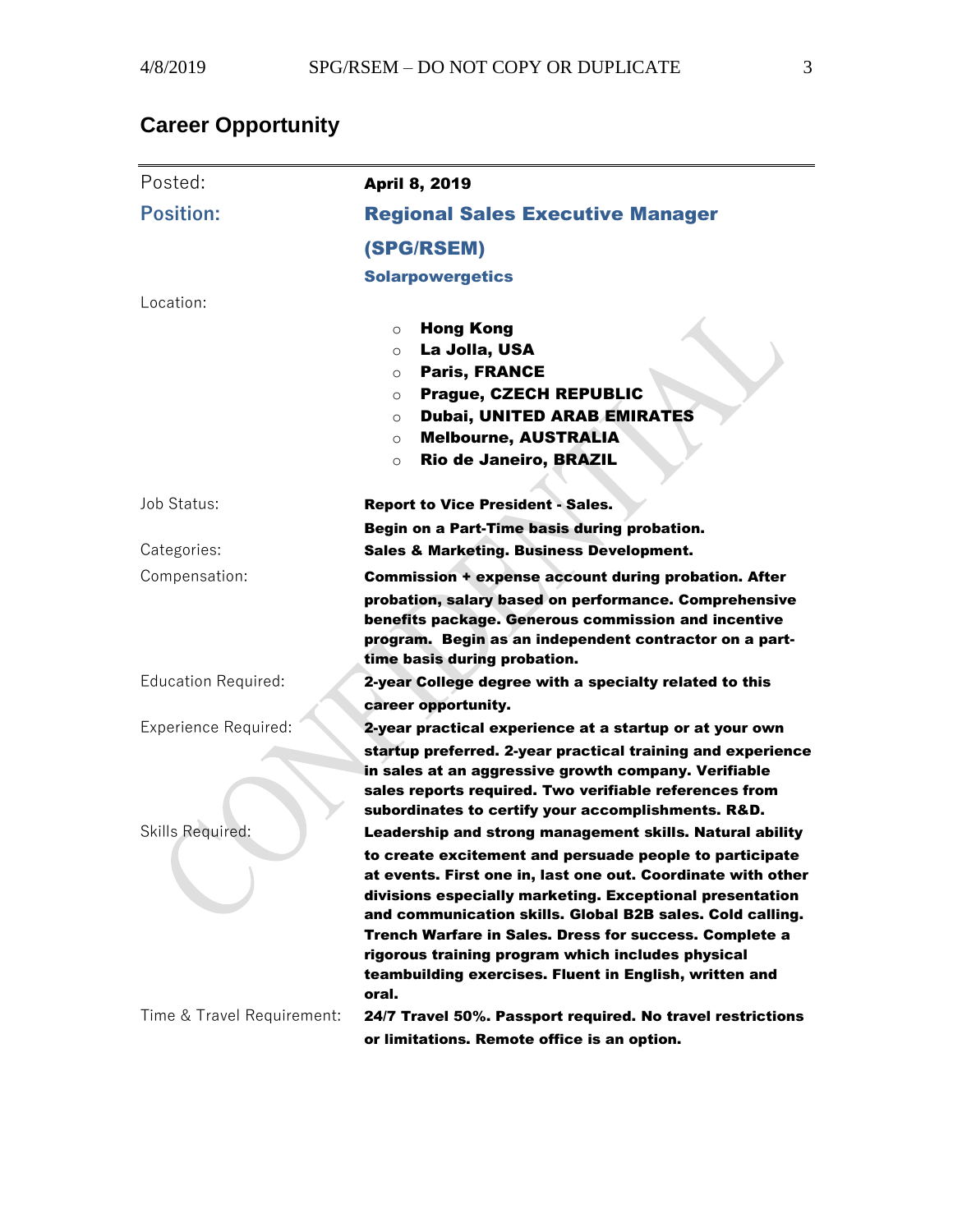#### <span id="page-3-0"></span>**Miguel Hidalgo is a Senior Executive Entrepreneur**

As a serial entrepreneur, his creative innovations encompass the following industries:

- 1. Aerospace
- 2. Renewable Energy
- 3. Talent & Entertainment
- 4. Peak Performance
- 5. Entrepreneurship
- 6. eGames & eSports
- 7. Politics.

Please open a browser to access the Internet. Scroll up and down to review our companies and blogs a[t https://miguel-hidalgo.net/.](https://miguel-hidalgo.net/)

Every member in our growing organization has an intense desire to change the world. We are possessed with a passion to save the planet from Martian invasion. Apply today.

We want a hot-to-trot Regional Sales Executive Manager (SPG/RSEM) to grow with us. Bring developed skills gained from "trench warfare" and "survival techniques" into a chaotic personal and professional environment. These types of skills are highly valued to support an entrepreneurial lifestyle.

We carefully evaluate the course of human evolutionary development and do our best to enhance peak performance for each member of our team. If you are a participant on a team or "running solo" to complete a huge project or tiny task, take charge. For example, if you leave the cave, kill something and drag it back to the cave, show us how it's done.



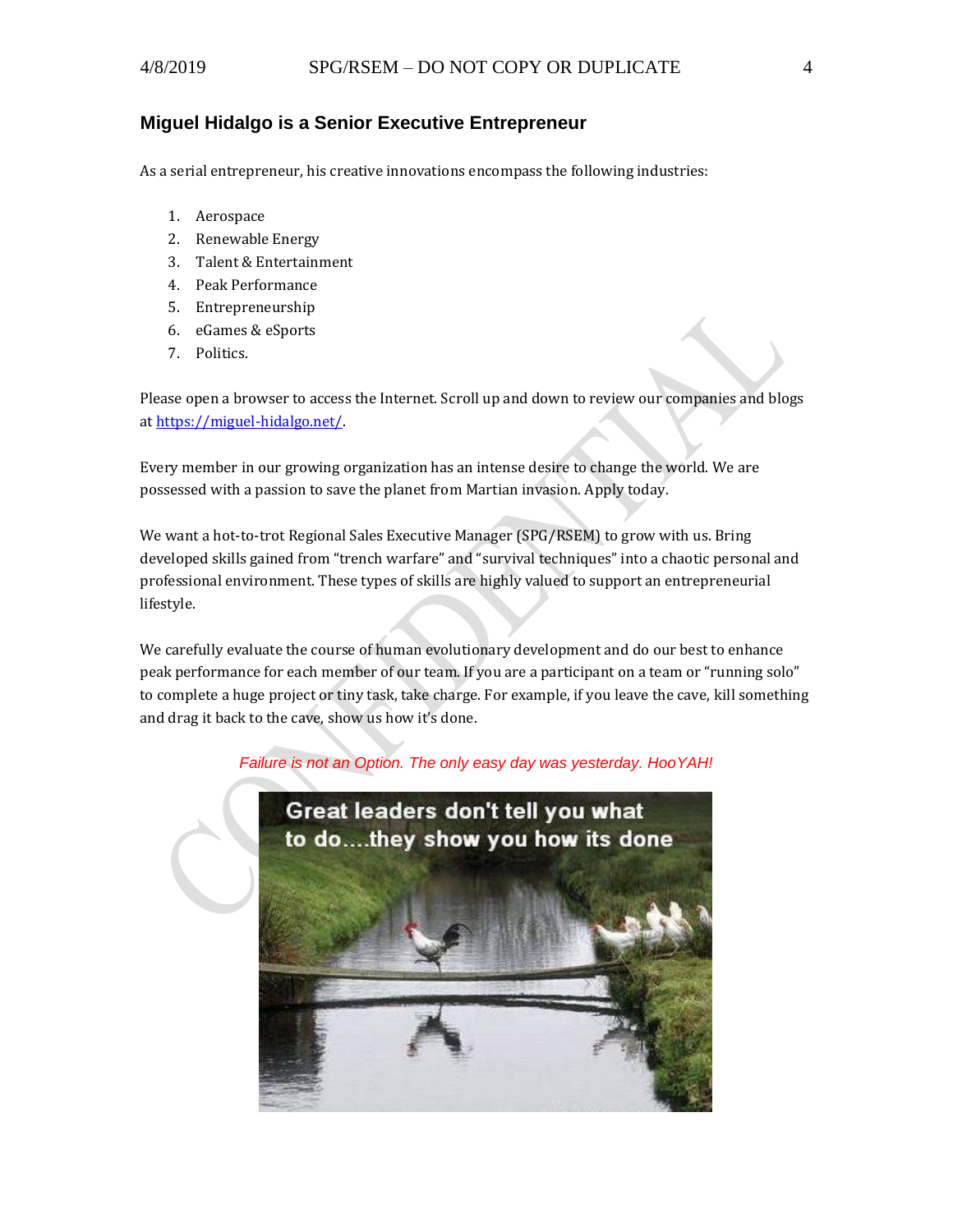#### <span id="page-4-0"></span>**Career Overview**

The Regional Sales Executive Manager (SPG/RSEM) should be capable of dealing with fluid situations. A strong emphasis is placed in sales, public relations, customer service and brand management. Your role includes putting out fires, filling the gaps and anticipating the needs of the business entity. Always apply practical common sense.

As the Regional Sales Executive Manager (SPG/RSEM), there are other specialists who will coordinate projects, assignments and tasks with you.

- o Regional Sales Executive Manager (SPG/RSEM)
- o Sales Executive (SPG/SE)
- o Sales Account Executive (SPG/SAE)
- o Sales Development Representative (SPG/SDR)
- o Rapid Deployment Squad (SPG/RDQ)

Be responsible for orchestrating efficiency (performance) and effectiveness (results) on many levels.

You may be given authority to recruit and, train new hires. You may also be given the authority to function in human resources.

A series of interviews will be held over the course of 180 days, or less, in your region. Transportation and lodging expenses are not provided.

- OFFICE ADMINISTRATION
- PROMOTE THE BRAND
- CREATE OPPORTUNITIES
- LOGISTICS
- RECRUITMENT & TRAINING
- PROMOTE TEAMWORK
- ADDITIONAL RESPONSIBILITIES & DUTIES

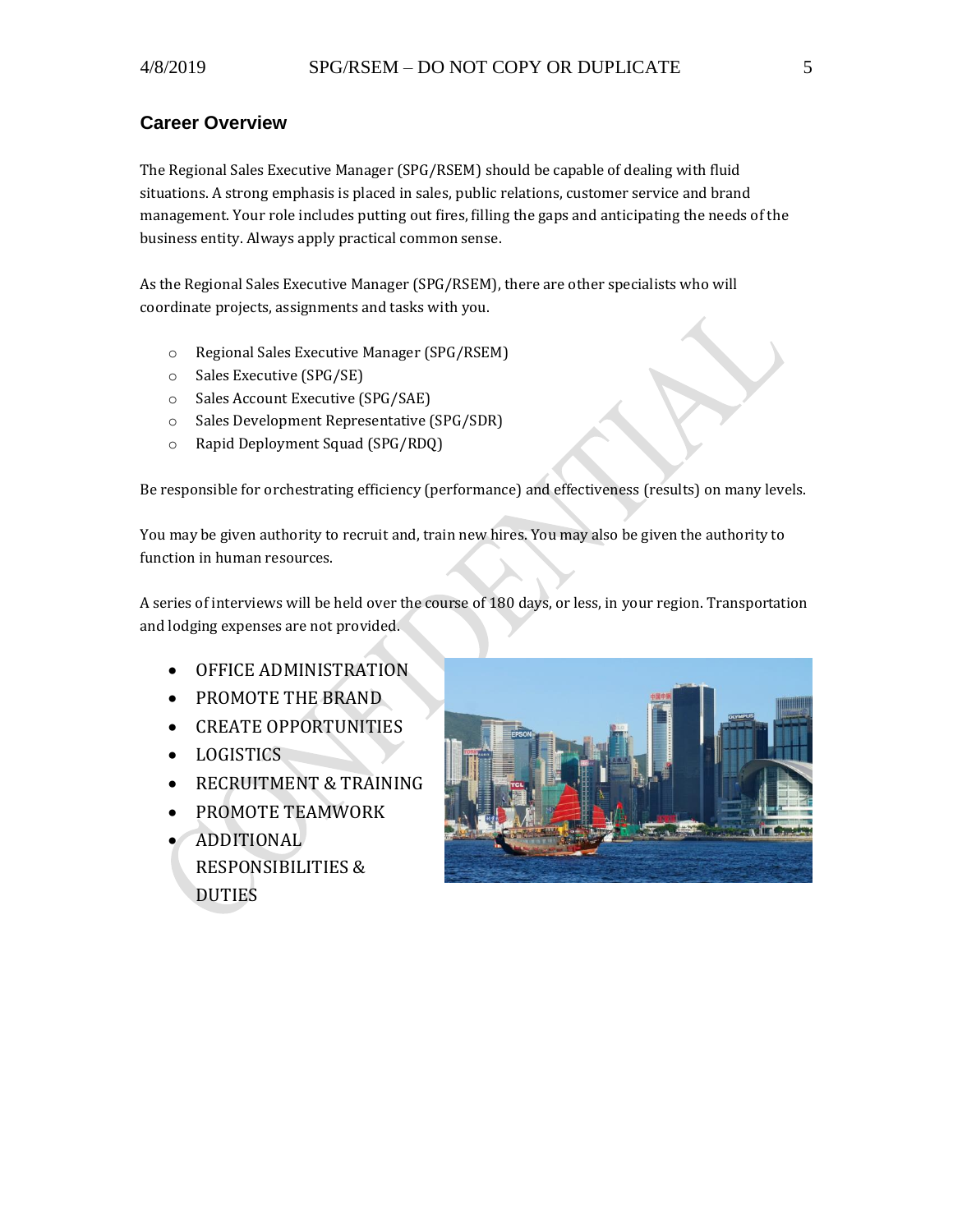### <span id="page-5-0"></span>**Skills & Prerequisites**

- A dedicated and quiet home office for conducting business activities which includes an appropriate setting to conduct video conferences.
- Desktop computer, Microsoft Office 365, color printer with fax and scanning capabilities.
- Familiarity with Google chrome browser and Gmail.
- A laptop computer featuring a webcam with access to the Internet.
- A smart phone featuring a camera and Skype with access to the Internet.
- Reliable transportation. Valid drivers' license in good standing.
- Appropriate wardrobe to match various types of assignments.
- Command of the English language, written and oral.
- International business experience is helpful.
- Passport with no travel restrictions or limitations.

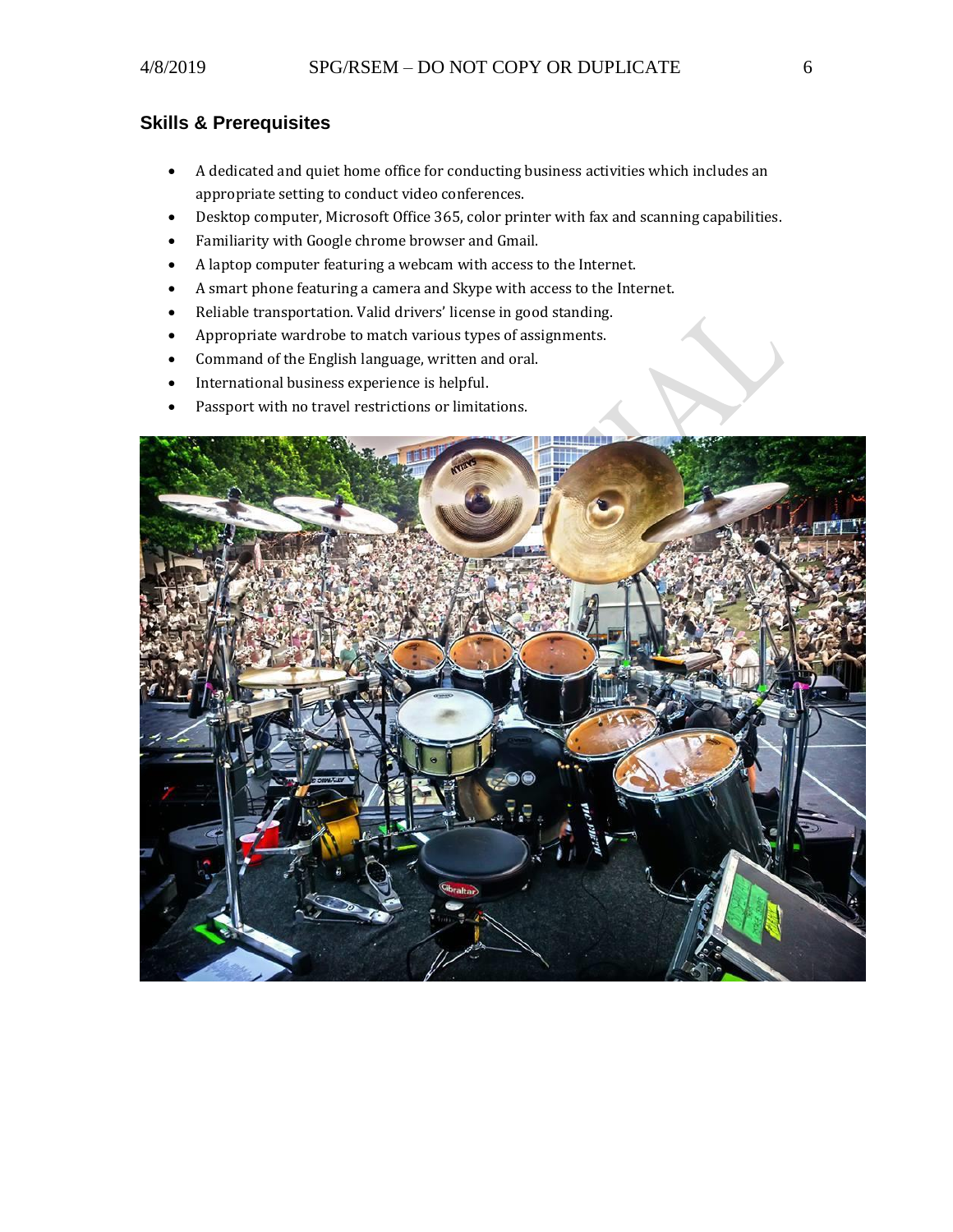#### <span id="page-6-0"></span>**Requirements**

In addition to our Career Opportunity, Career Overview, and Skills and Prerequisites, 2-year practical experience at a startup or at your own startup is preferred. Exceptional skills in sales and customer service are mandatory. Your presentation must be polished for the interview, including a display of your R&D skills. Global B2B sales. Cold calling. Trench Warfare in Sales. Remote office is an option. Promotion and tradeshow skills are highly desirable. Knowledge of additional languages is helpful.

#### Part 1: Aim in the Right Direction at the Buyer

- Match and surpass sales goals and objectives.
- Guide stakeholders through various sales options.
- Persuade buyers and sellers to make quick buying decisions.
- Instill loyalty among the various stakeholders.

#### Part 2: Aim in the Right Direction to the Team

- Project management.
- Develop and execute various projects, assignments and tasks on a monthly basis.
- Promote corporate and marketing goals.
- Actively participate in public relations activities.
- Take the lead in meetings on a regular basis.
- Participate in training sessions.
- Additional duties and responsibilities that we have not thought of, yet.

#### Part 3: Living on a Prayer

- Classis rock is always encouraged.
- Doing activities like camping at Yosemite, riding Harley's, partying at Sturgis or Burning Man are righteous!
- Meditation, yoga, marathons, and other activities such as dancing are strongly encouraged!
- Adapt to ANY situation without breaking a sweat.

*Do Today What Others Won't Do Tomorrow What Others Can't* 



SolarPutz Don't be a silly Putz!